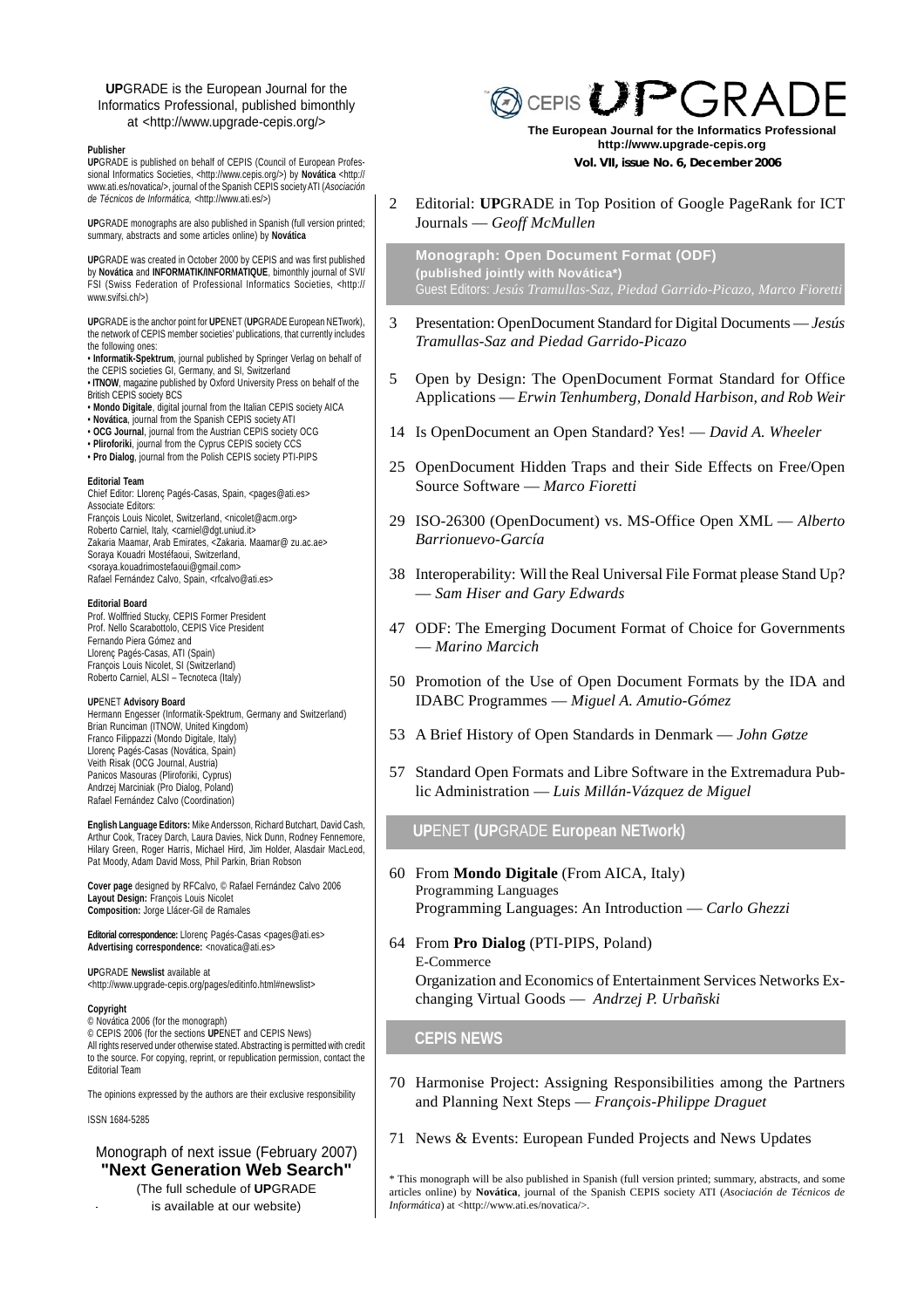# **Open by Design: The OpenDocument Format Standard for Office Applications**

*Erwin Tenhumberg, Donald Harbison, and Rob Weir*

*This article describes the history of the Open Document Format (ODF) which is now published as the ISO standard ISO/ IEC 26300. It covers subjects like the value of openness in file formats, its short and long-term benefits, interoperability and innovation. It is a collaborative essay written by some outstanding members of the OASIS OpenDocument Format Adoption Committee whose purpose is "to create awareness and demand for a new class of applications and solutions designed specifically to support and promote the OpenDocument Format".*

**Keywords:** Document Format, ECMA, OASIS, ODF, Office Applications, Office Open XML, OpenDocument, Open Standard, XML File Format.

#### **1 Why an Open File Format Matters**

In a world where paper documents are increasingly being replaced by electronic records, ensuring that long term access and usability of these records is critical. This is especially the case for legal contracts and government docu-

ments, which stay valid and relevant over decades, or even centuries. But it is no less the case for personal documents.

Just as paper and pens have been available from multiple vendors and not just one single source, document file formats and the applications creating these file formats need to be supported by and available from multiple vendors. This guarantees long-term access to data even if companies cease to operate, change their strategies, or dramatically raise their prices. In effect, with choice, the user retains control

#### **Authors**

**Erwin Tenhumberg** is a member of the Open Source Group at Sun Microsystems which is led by Sun's Chief Open Source Officer Simon Phipps. Among his roles and responsibilities are community development and marketing for OpenOffice.org. In addition, Erwin focuses on open source business models and open source in the public sector. Besides his role in the Open Source Group, he also co-chairs the OASIS OpenDocument Format (ODF) Adoption TC (Technical Committee). As part of his work, Erwin is involved in various ODF efforts such as at the Commonwealth of Massachusetts in the US or within the European Union. In addition, he collaborates with the OASIS OpenDocument Format TC, the ODF Alliance and the OpenOffice.org open source community. <erwin.tenhumberg@ sun.com>.

**Donald Harbison** co-chairs the OASIS ODF Adoption Technical Committee with Erwin Tenhumberg. Donald has been with IBM<br>for 10 vears and has worked in the for 10 years and has worked in the software industry for over 25 years. He has extensive industry experience in software business development in technical publishing, document and content management, collaboration services including enterprise messaging, and object oriented application communications services. In addition to these roles, Donald was a member of the core strategy team that developed and led the development and execution of IBM's Linux middleware strategy beginning in 1998 through 2004. He is currently Program Director, Emerging Standards, in the IBM Software Group. <donald\_harbison@us.ibm.com>.

**Rob Weir** is a 16-year veteran of IBM and Lotus Development Corporation. He has extensive experience working with office

file formats, from the old binary formats in Lotus SmartSuite and Microsoft Office, to the new generation of XML formats undergoing standardization. He is a member of the OASIS ODF TC, Metadata and Formula Subcommittees, and ODF Adoption TC. He is also a U.S. delegate to ISO/IEC JTC1 SC34. <robert\_weir@us.ibm.com>.

**OASIS** (Organization for the Advancement of Structured Information Standards) is a not-for-profit, international consortium that drives the development, convergence, and adoption of e-business standards. Members themselves set the OASIS technical agenda, using a lightweight, open process expressly designed to promote industry consensus and unite disparate efforts. The consortium produces open standards for Web services, security, e-business, and standardization efforts in the public sector and for application-specific markets. OASIS was founded in 1993. More information can be found on the OASIS website at <http:// www.oasis-open.org>.

The purpose of the **OASIS OpenDocument Format Adoption Committee** is to create awareness and demand for a new class of applications and solutions designed specifically to support and promote OpenDocument XML (commonly referred to as the OpenDocument Format or ODF). The Adoption Committee dedicates its energy and resources to creating wide-scale understanding of the benefits of OpenDocument Format support within organizations and governmental bodies through education and promotion. The Adoption Committee aligns and supports the activities of the OASIS OpenDocument Technical Committee by providing market-based requirements. These requirements help guide future development of the OpenDocument specification by the OASIS OpenDocument Technical Committee.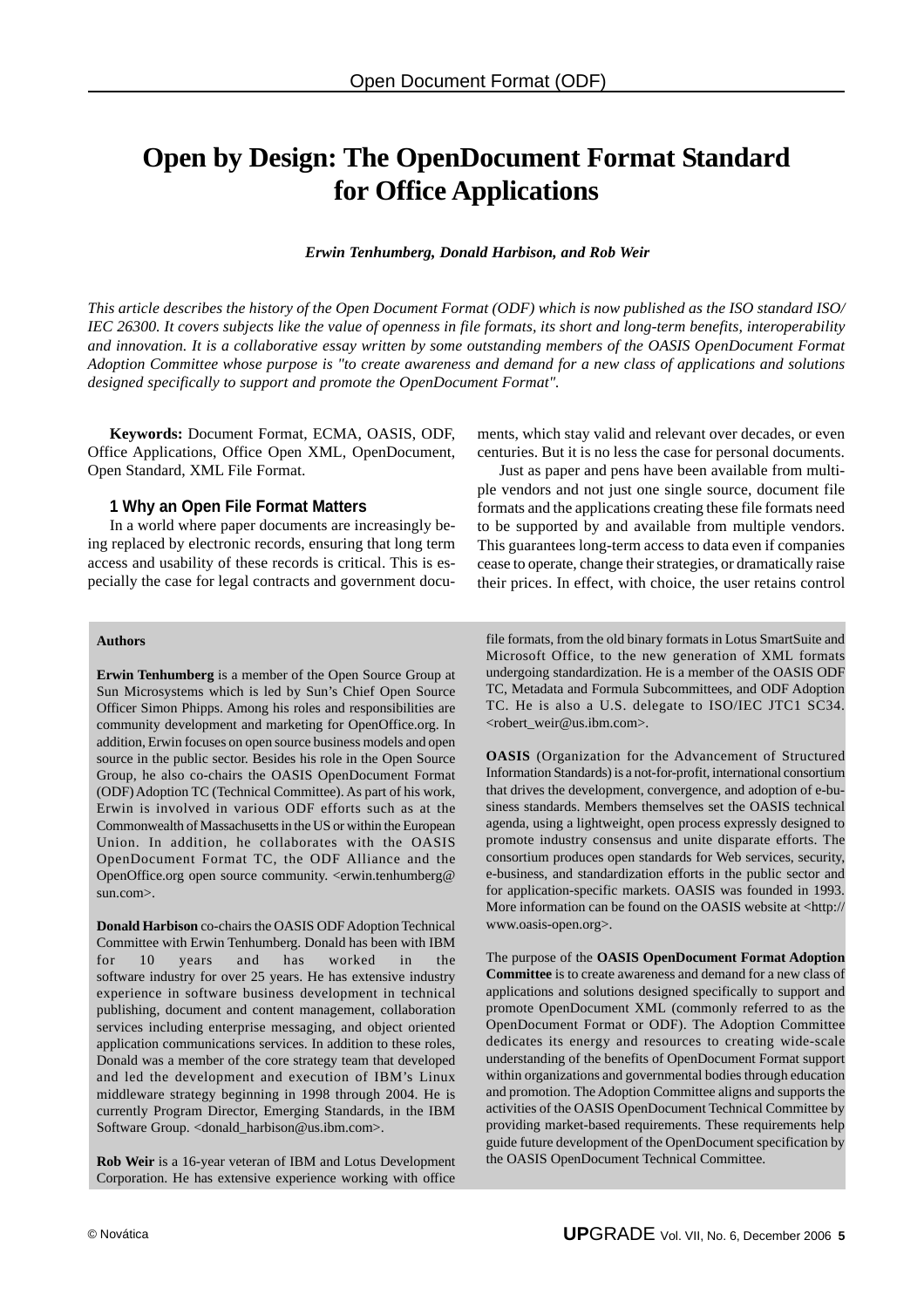over and ownership of the documents she authors; she is no longer dependent on a single vendor to read and edit her work.

Open standards that are equally accessible and do not favor one particular vendor can help maintain a diverse ecosystem of vendors. This also fosters competitive pricing, thus creating the conditions for the best use of money from investors to tax payers.

In the case of public documents that governments provide to their nation's citizens, it is also important that no resident be excluded from data access. Public data should be accessible to citizens independent of their income and their physical abilities.

Accessibility in this case, has an entirely different meaning for Persons with Disabilities (PwD). An open standard dealing with document data must also be designed to enable the addition of a range of assistive technologies such that a person with no vision, or low vision, paralysis and even severe motor skill limitations have sufficient access to the software and document data to be able to author and read effectively. The recent ODF v1.1 Committee Specification 1 addresses these requirements.

In the tradition of open standards development, the OASIS ODF Technical Committee established a Sub-Committee of technical experts skilled in the field of accessible technology. The Accessibility SC set an ambitious goal to meet and exceed the accessibility support currently available in the industry's dominant file format, as well as what is specified in the W3C Web Content Accessibility Guidelines 1.0.

The Accessibility SC also recognized the need to provide application developers with implementation guidelines to ensure that their ODF supporting solutions fully meet the needs of people with disabilities by including the full range of requirements. The result is the "Accessibility Guidelines for Implementations of OpenDocument Format v1.1." [1].

Open standards lower the barrier to entry, allowing new companies to join the ecosystem. For example, the SQL standard for relational databases allowed the emergence of various implementations, including free and open source and very specialized high-end database management systems. As long as only standard SQL features are used, data stored in database management systems can be exchanged without much effort. A user may choose a SQL implementation that includes unique, vendor-specific elements in addition to the basic, but that is her choice. Thus, vendor lockin becomes a choice, not an unfortunate necessity.

#### **2 Approved by OASIS and ISO: An Overview of ODF**

The OpenDocument Format (ODF) is an open, XMLbased document file format for office applications that create and edit documents containing text, spreadsheets, charts, and graphical elements. The file format makes transformations to other formats simple by using and reusing existing standards wherever possible.

ODF is defined via an open and transparent process at

OASIS (Organization for the Advancement of Structured Information Standards) and has been approved unanimously by the Joint Technical Committee 1 (JTC1) of the International Organization for Standardization (ISO) and the International Electrotechnical Commission (IEC) as an International Standard (IS) in May 2006. In November 2006 ISO/ IEC announced the publication and availability of ISO/IEC 26300:2006. It is available for implementation and use free of any licensing, royalty payments or other restrictions.

By providing an alternative to proprietary technologies, OpenDocument allows end users to embrace an open-standards approach to managing vital documents. It helps assure that end users, such as governments and their citizens, are able to access and share information now and for generations to come without having to continue to pay unnecessary licensing fees to view or edit information stored in proprietary formats. Organizations or individuals can deploy any word processing application, thereby giving them greater control of their documents by decoupling file formats from the applications used to create them, especially proprietary formats with accompanying limitations and restrictions.

OpenDocument promotes long-term information retrieval by entrusting the format to an independent standards body that operates as a community. This is in contrast to a history of single vendor control, wherein backward file format compatibility has not been guaranteed. Adoption of OpenDocument avoids reliance on the life span of a piece of software to maintain access to vital information. Unfortunately, experience has shown the life span of a software application to be only a small fraction of the life span of critical documents, such as birth or financial records.

In technical terms, the OpenDocument Format specification defines an XML schema for office applications and their semantics. The schema is designed to be suitable for a range of office documents including text documents, presentation documents including charts, drawings, animations, spreadsheet documents for financial calculations and access to external datasets.

The schema provides for high level information enabling interactive editing of the document data. It defines supporting XML structures for the full range of office documents and is easily transformed using XSLT or similar XMLbased tools.

The ODF specification itself describes the structure of documents, the meta data information possible to store in such documents, text and paragraph content, text fields, text indices, table content, graphical content, chart content, form content, content common to all document types, integration of SMIL (Synchronized Multimedia Integration Language) animation markup content, style information, formatting properties used within styles, and data types used by the OpenDocument schema. It is complete, mature, simple and elegant, and designed to be implemented and supported by multiple vendors serving a range of customer requirements.

From a packaging perspective, ODF is a ZIP archive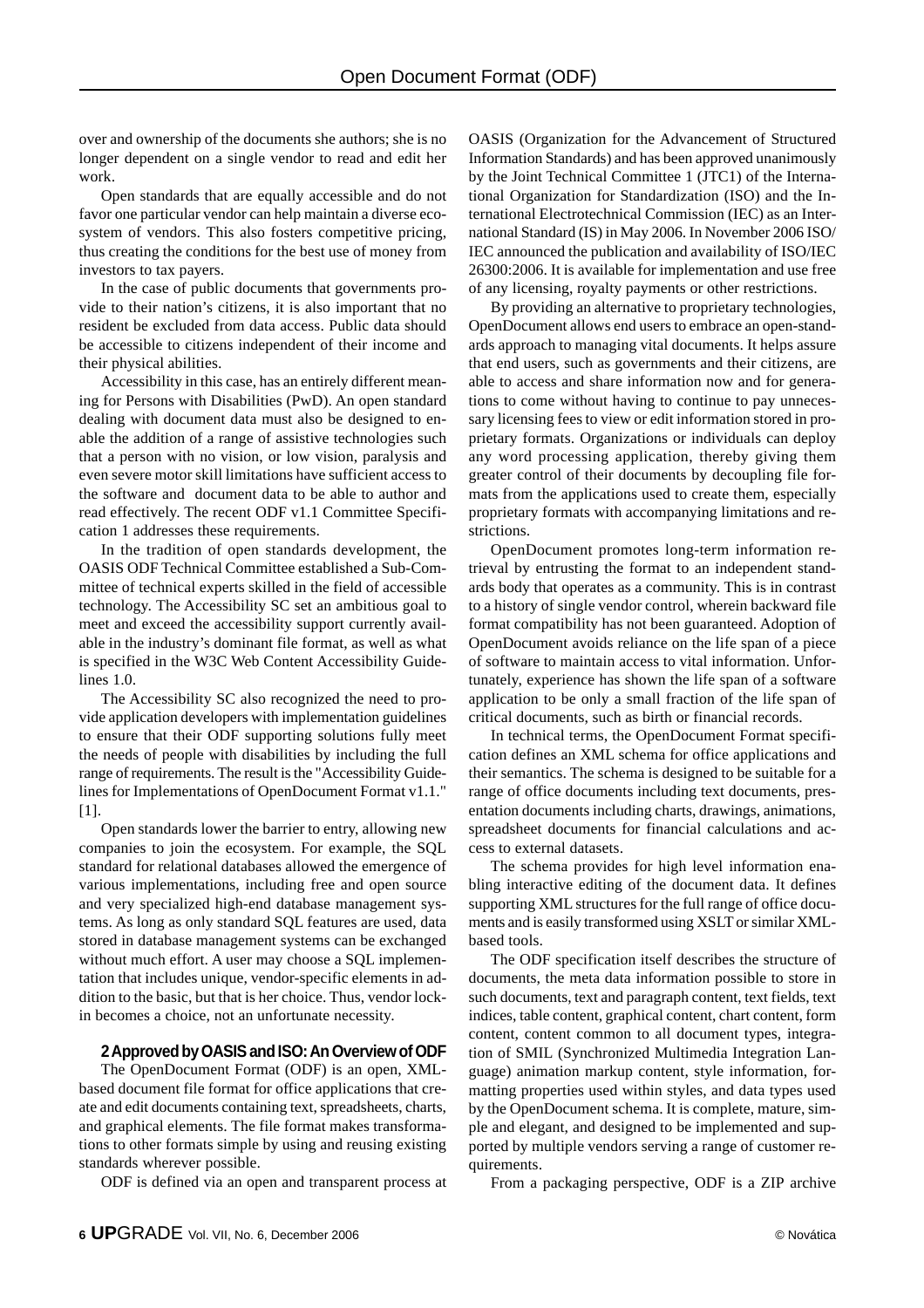| Date / Time Frame | Event / Milestone                                                                                                                                                                                                                                                                                                                                                                                                                                                                                          |  |
|-------------------|------------------------------------------------------------------------------------------------------------------------------------------------------------------------------------------------------------------------------------------------------------------------------------------------------------------------------------------------------------------------------------------------------------------------------------------------------------------------------------------------------------|--|
| 1999              | The Development of an XML default file format begins at StarDivision.<br>Limitations of the old binary format and a need for Unicode support<br>trigger the change. The goal is to create an open, interoperable file<br>format that can be used and implemented by other vendors as well.                                                                                                                                                                                                                 |  |
| August 1999       | Sun Microsystems, Inc. acquires StarDivision.                                                                                                                                                                                                                                                                                                                                                                                                                                                              |  |
| 13 October 2000   | Sun Microsystems, Inc., releases the source code to StarOffice under<br>open licenses to the recently founded (July 2000) OpenOffice.org<br>project.                                                                                                                                                                                                                                                                                                                                                       |  |
| 13 October 2000   | The XML community project is set up in OpenOffice.org with the goal<br>of defining the specification of the OpenOffice.org XML file format as<br>an open community effort.                                                                                                                                                                                                                                                                                                                                 |  |
| 2002              | Definitions for CJK (Chinese, Japanese, Korean) and complex text<br>layout languages are added to the OpenOffice.org XML file format<br>specification.                                                                                                                                                                                                                                                                                                                                                     |  |
| 2002              | Collaboration with the KOffice project begins.                                                                                                                                                                                                                                                                                                                                                                                                                                                             |  |
| 16 December 2002  | The OASIS Open Office Technical Committee (TC) has its first<br>conference call.                                                                                                                                                                                                                                                                                                                                                                                                                           |  |
| May 2002          | OpenOffice.org 1.0 and StarOffice 6 are released, both using the<br>OpenOffice.org XML file format as the default file format.                                                                                                                                                                                                                                                                                                                                                                             |  |
| August 2003       | KOffice decides to use ODF as its default file format.                                                                                                                                                                                                                                                                                                                                                                                                                                                     |  |
| 2003 / 2004       | The original OpenOffice.org XML file format specification is modified to<br>reflect recent developments in the XML and office application area,<br>$e.g.$ :                                                                                                                                                                                                                                                                                                                                                |  |
|                   | * Introduction of XML namespaces that conform to the OASIS naming<br>rules<br>* Switching from XML DTDs to Relax-NG as the schema language<br>* Improvements of the schema to better support the validation of<br>documents<br>* Adaptation of the schema to new versions of standards<br>* Adaptations for additional office applications (KOffice)<br>* Adaptations for new office application versions (OpenOffice.org 2.0)<br>* Removal of inconsistencies in the specification<br>* Error corrections |  |
|                   |                                                                                                                                                                                                                                                                                                                                                                                                                                                                                                            |  |
| December 2004     | A second committee draft is approved, and the title of this draft is<br>changed from "OASIS Open Office Specification" to "OASIS Open<br>Document Format for Office Applications (OpenDocument)"                                                                                                                                                                                                                                                                                                           |  |
| January 2005      | The TC is renamed to OASIS Open Document Format for Office<br>Applications (OpenDocument) TC.                                                                                                                                                                                                                                                                                                                                                                                                              |  |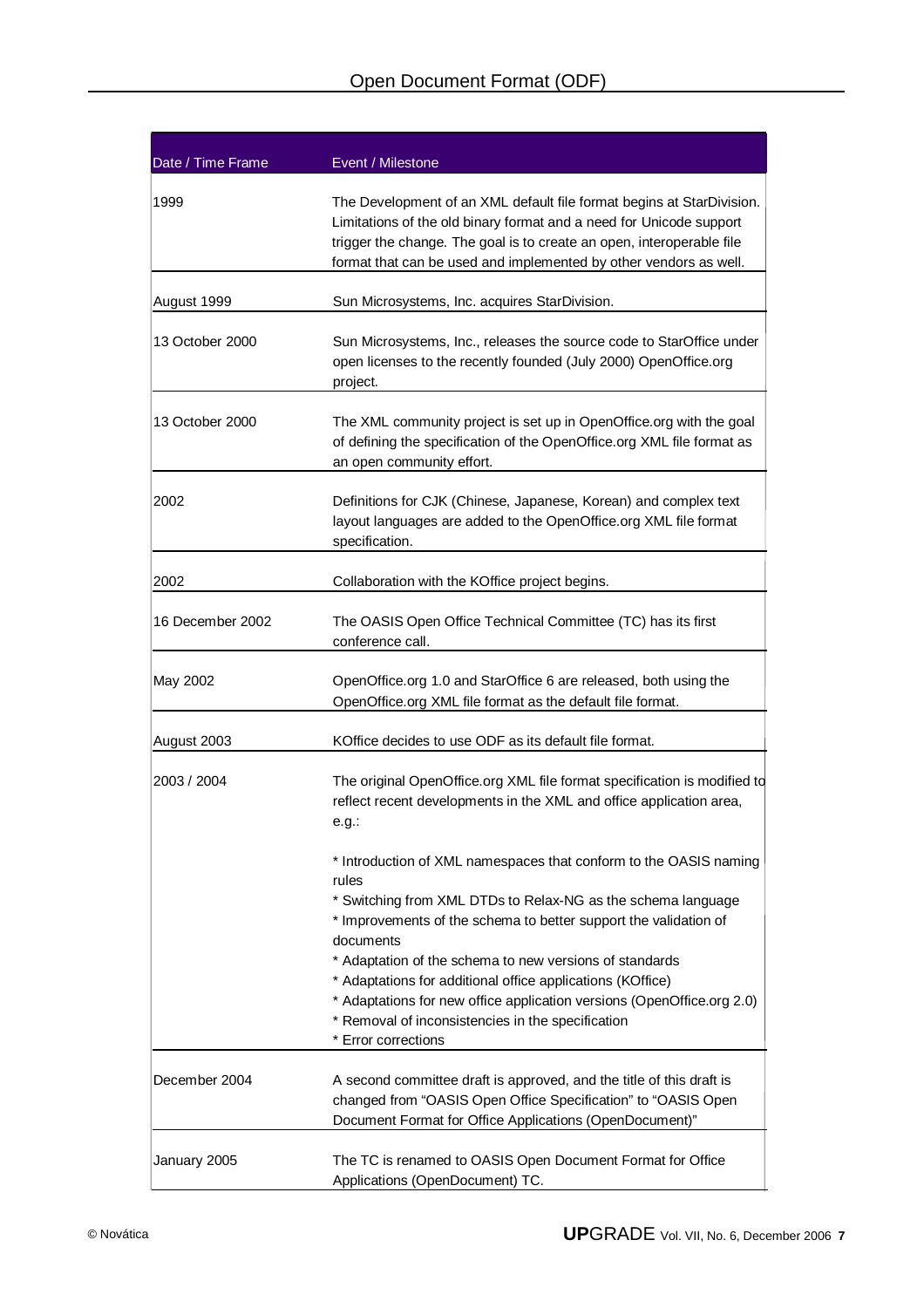| March 2006       | The ODF Alliance is founded with 35 initial members in order to<br>promote ODF in the public sector.                                                                                                                                                                                                               |  |
|------------------|--------------------------------------------------------------------------------------------------------------------------------------------------------------------------------------------------------------------------------------------------------------------------------------------------------------------|--|
| March 2006       | The OASIS ODF Adoption TC is founded with the aim of educating the<br>marketplace of the value of ODF.                                                                                                                                                                                                             |  |
| April 2006       | KOffice 1.5, which uses ODF as the default file format, is released.                                                                                                                                                                                                                                               |  |
| May 2006         | ISO approves ODF as ISO/IEC 26300.                                                                                                                                                                                                                                                                                 |  |
| <b>June 2006</b> | The ODF Alliance already has more than 200 members including<br>companies, organizations, and municipalities such as BBC, Corel,<br>EDS, EMC, IBM, Novell, Red Hat, Oracle, Software AG, Sun<br>Microsystems, and the City of Vienna.                                                                              |  |
| September 2006   | ODF 1.0 Second Edition completed bringing in editorial changes<br>identified in the ISO review process.                                                                                                                                                                                                            |  |
| October 2006     | ODF 1.1 approved as Committee Specification; to be submitted for an<br>OASIS Standard vote in January 2007 Continuing development of<br>formula, accessibility and metadata deliverables planned for<br>publication in 2007 as ODF 1.2. ODF Alliance membership surges<br>past 300 members from over 40 countries. |  |

**Table 1:** The History of ODF

that contains a collection of XML files that describe the document's content and presentation. Binary files are only used for such things as embedded images. The use of XML makes accessing the document content simple, because content can be opened and changed with simple text editors, if necessary. In contrast, the previously used proprietary binary-only file formats were cryptic and difficult to process.

The ZIP compression guarantees relatively small file sizes, which reduce file storage and transmission bandwidth requirements; this makes it easier to exchange files, regardless of bandwidth. (ODF was the first broadly used document file format that used a ZIP package containing different XML files.) ODF uses the same set of XML files for different application types. In addition, definitions for elements like tables are consistent across application types.

# **3 A Long Tradition of Openness: The History of ODF**

The OpenDocument Format has a long tradition of openness. The first work on the file format started as early as 1999. Right from the beginning, ODF was designed as an open and implementation neutral file format.

The open specification process started in 2000 with the foundation of the OpenOffice.org open-source project and the community efforts within its XML development project. An even higher level of openness was established in 2002

with the creation of the OASIS Open Office Technical Committee (TC).

During the last seven years, an increasing number of organizations and companies have joined the ODF specification process. In addition, a growing number of applications implement the OpenDocument file format. Table 1 provides an overview of the history of the OpenDocument Format.

# **4 Open by Design: The Benefits of ODF**

The OpenDocument Format was designed to be vendor neutral and implementation agnostic. It was designed to be used by as many applications as possible. In order to simplify transformations and to maximize interoperability, the format reuses established standards such as XHTML, SVG, XSL, SMIL, XLink, XForms, MathML, and Dublin Core. ODF files of different application types (e.g., the word processor, spreadsheet) include the same set of XML files within the ZIP packages.

Figure 1 shows a simple ODF text document and the contents of the corresponding ZIP package. Figure 2 shows a simple ODF spreadsheet document and its ZIP archive contents. Both the text document and the spreadsheet document have the same structure, e.g., both contain a content.xml, a styles.xml, and a meta.xml file.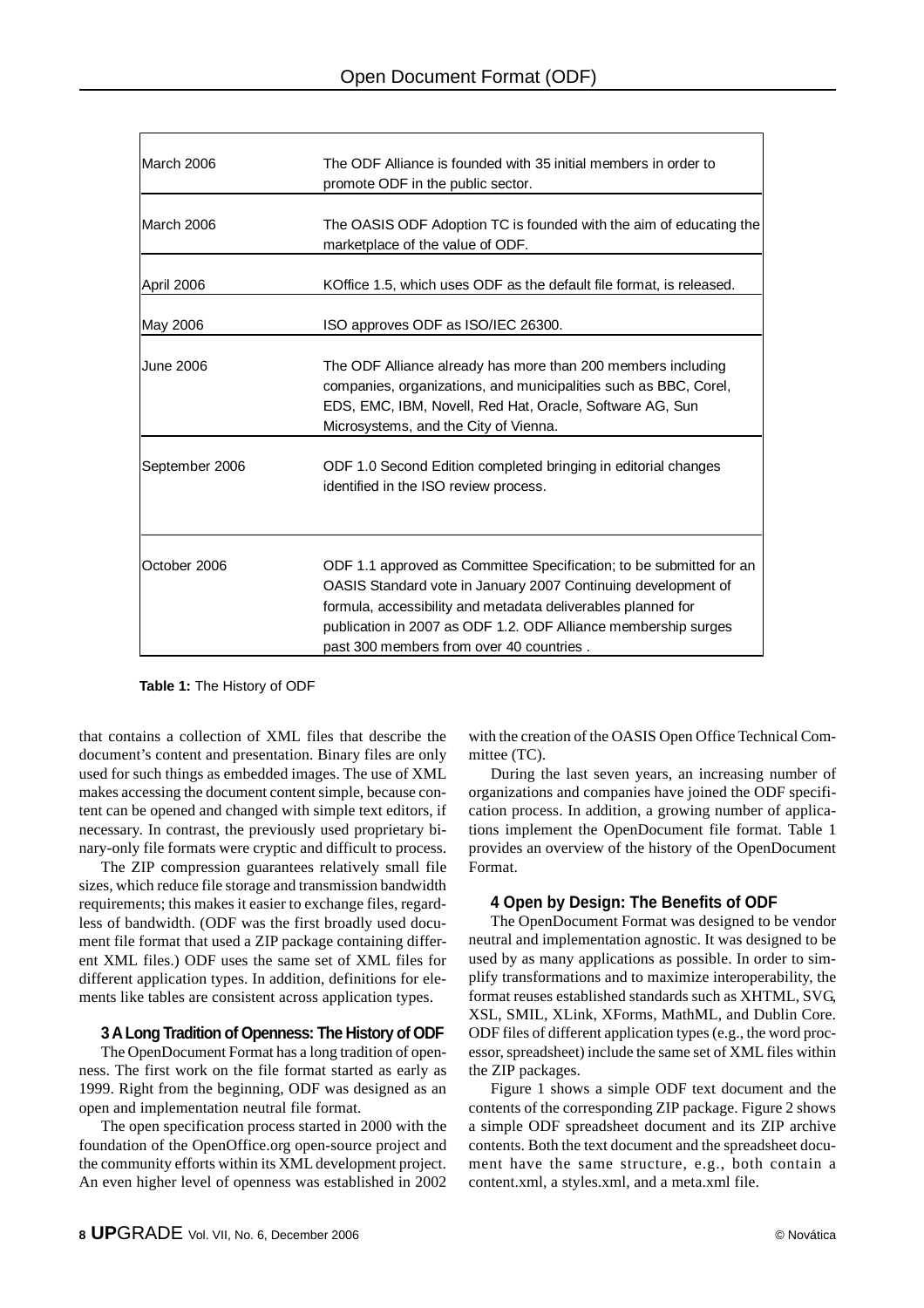

**Figure 1:** An ODF Text Document unzipped.

Figures 3 and 4 illustrate that tables within text documents are defined by the same XML elements as tables within spreadsheet documents. Using the same set of XML files within ODF documents as well as defining similar document elements across application types with the same XML elements makes transforming and processing ODF documents simple.

Figure 3 shows the content.xml file with a table definition of a text document.

Figure 4 shows the table definition of a spreadsheet document. The same XML elements are used to define tables in spreadsheet documents as in text documents.

Table 2 highlights the key features and benefits of the OpenDocument Format.

#### **5 Innovation Opportunities with OpenDocument 5.1 Integration through Programming**

Today, programming with document data is too complex and platform dependent. Microsoft® Office software requires developers to use Microsoft Visual Basic for Applications, or Visual Studio Tools for Microsoft Office (now in it's 2nd edition), both of which only support proprietary Microsoft Windows® and Microsoft Office software. Alternatively, developers working with StarOffice or OpenOffice must rely on the Universal Network Objects (UNO) application programming interface, that is only available within those office application suite applications; e.g. Writer, Calc, Impress, but supported on multiple operating systems supporting multiple programming languages such as C++, Python, etc. However, none of these technologies interoperates well with independently developed third-party technologies, in the open standards sense of the Internet; e.g. HTML, CSS, DOM and JavaScript.

The Document Object Model (DOM) used by all modern Web browser applications is a powerful way to functionally (not just visually) integrate various kinds of documents. It is also widely used in the context of Web applications on the server side in languages such as Java™. Thus, it is one of the few interfaces known and understood by browser script-based programmers as well as by traditional programmers who use procedural languages such as Java.

A new, simplified DOM-based programming model for ODF is emerging. It uses the ODF XML format but, more importantly, it uses a DOM as the document's run-time model. This means that it's now possible to dynamically control an ODF document using a variety of scripting and other languages. It is also possible to programmatically integrate run-time behavior of an ODF document with other DOM-based open-standard documents such as XForms and Scalable Vector Graphics (SVG). And all browser-based technologies such as Cascading Style Sheets (CSS) can be used for personalization or accessibility. Moreover, with a truly open format that has open access to document elements at all levels, accessibility itself becomes open and



**Figure 2:** An ODF Spreadsheet Document unzipped.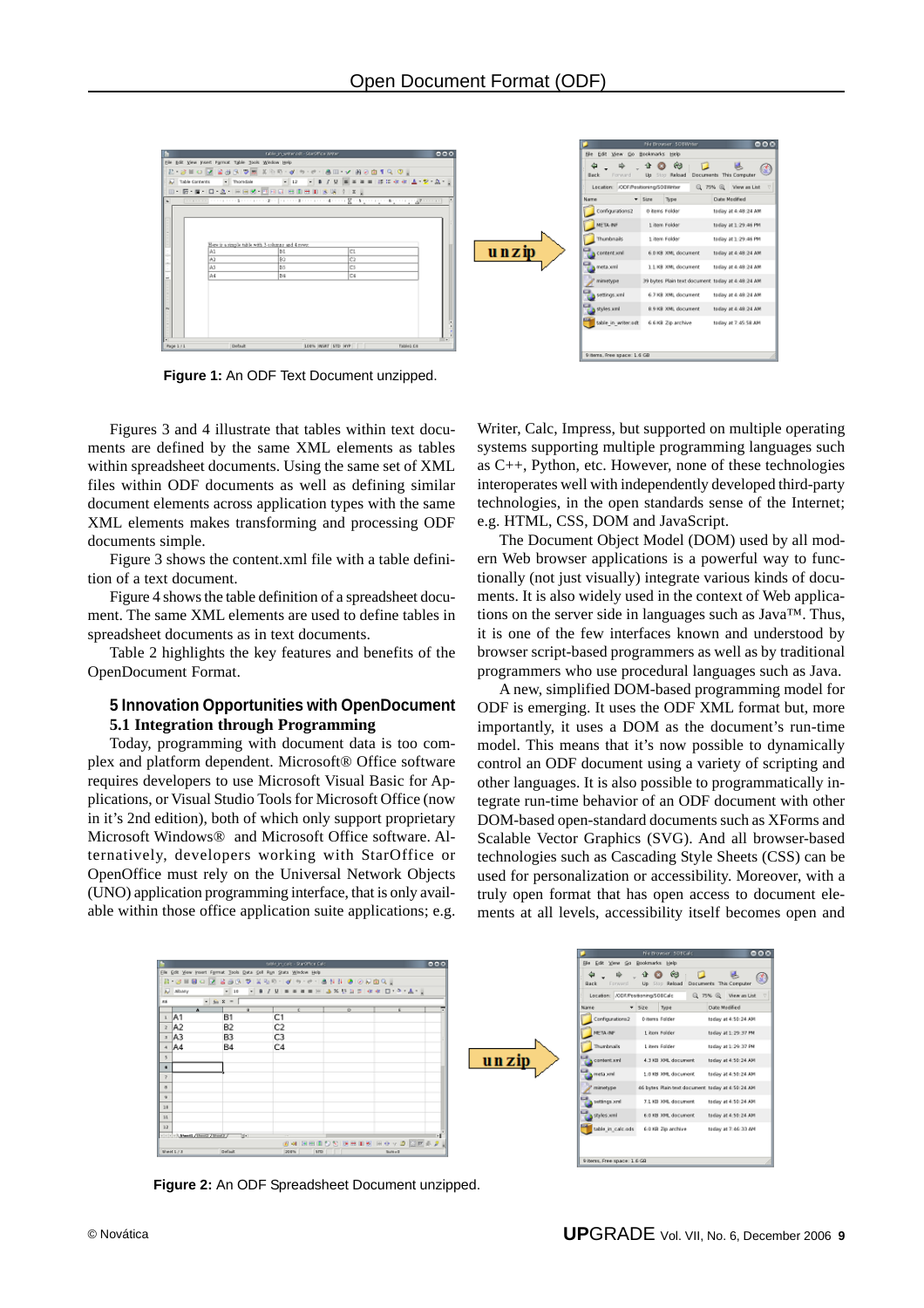

**Figure 3:** Content.xml File of a Text Document viewed in the Mozilla Firefox Browser.

programmable — no longer constrained by a static realization of predetermined policies. This will truly enable ODF documents to participate in and contribute to a wide ecosystem of documents and deliver an enriched user experience obtained via easy, open composition of standard elements.

#### **5.2 Document-centric Collaboration**

There is an emerging trend toward online rich documentbased collaboration. Google Docs and Spreadsheets, Zoho Writer, ajaxWrite and social networking and content management startups Zimbra, Socialtext, and Alfresco are moving in this direction. In the past, commercial document processing systems (e.g., Microsoft Office, IBM Lotus SmartSuite® software) supported some forms of collaboration. Today, wikis and blogs are beginning to represent new approaches to collaboration on the so-called "Web 2.0" platform. However, wikis and blogs do not have a structured information model below them. Without this foundation, it is difficult to support content-based access control, history, versions, views and live collaboration.

Coupled with the integration technology above, ODF's XML-based document model can unlock new paradigms in document-based collaboration on the Web. This easily allows multiple authors to interact in real time with the document and its information, allowing role-based access control, views, versions and history. Combine this concept with specific business templates for documents, spreadsheets and presentations, and the document lifecycle model evolves to one where interaction and collaboration over content or information (data) in the context of a business document are radically different.

For example, authoring teams can easily come together and edit their documents in real time over the network using their preferred ODF editor(s) in any combination. Or teams can simply edit within the Web browser. To facilitate this editing, the ODF document is treated as a shared data model and is "rendered" into different forms: one used by the native ODF editor and the other into HTML for the rich text editor.

Modifications to the content flow both ways and users can productively collaborate on the content freed from the



**Figure 4:** Content.xml File of a Spreadsheet Document viewed in the Mozilla Firefox Browser.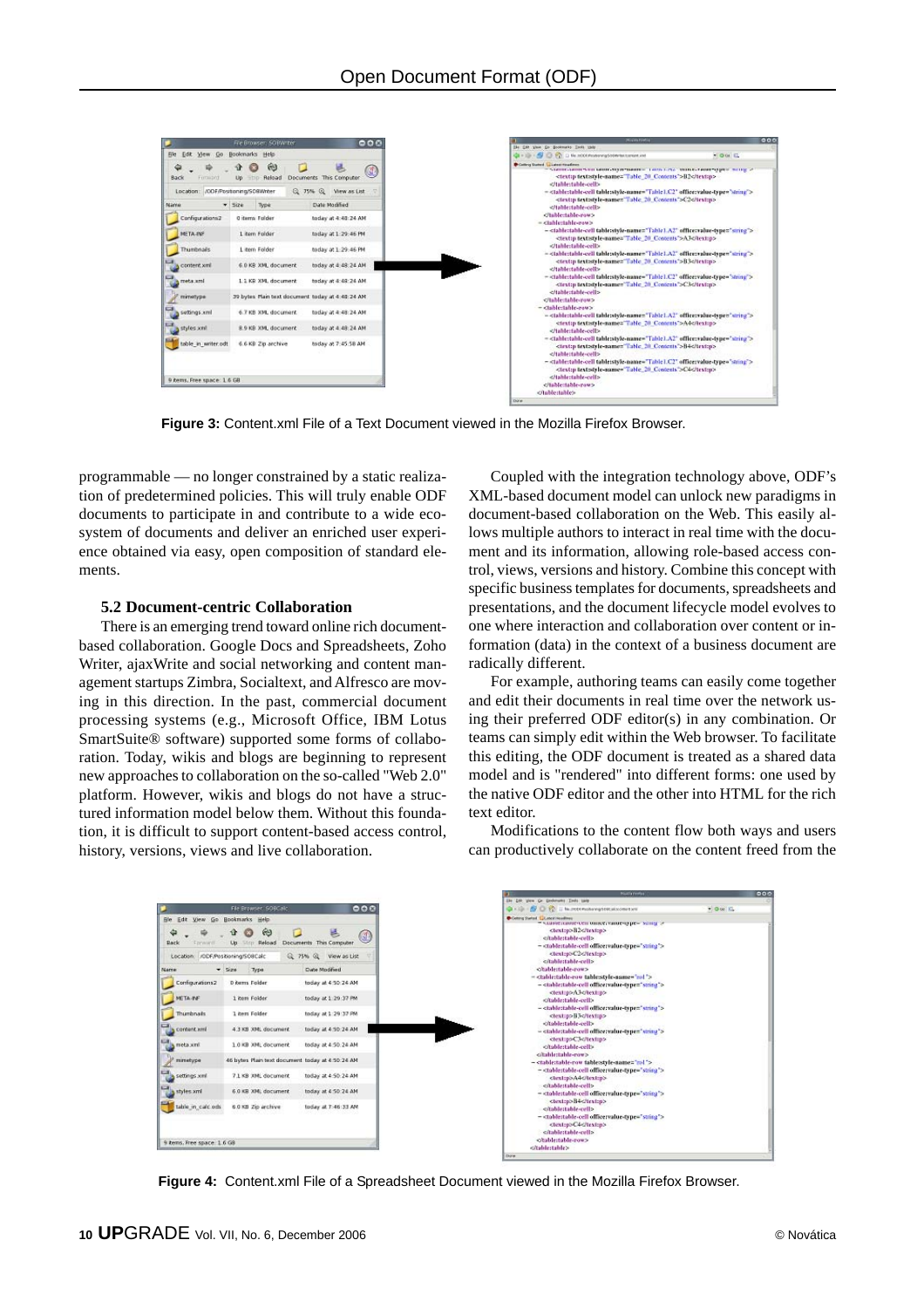| Feature                                                          | <b>Benefit</b>                                                                                                                                                                                                                                                                                                                                                                                         |
|------------------------------------------------------------------|--------------------------------------------------------------------------------------------------------------------------------------------------------------------------------------------------------------------------------------------------------------------------------------------------------------------------------------------------------------------------------------------------------|
| OASIS standard                                                   | Open, transparent specification process with<br>multi-vendor participation                                                                                                                                                                                                                                                                                                                             |
| Approved by ISO as ISO/IEC 26300                                 | Well known and broadly accepted standard                                                                                                                                                                                                                                                                                                                                                               |
| ISO standard Relax-NG schema types (ISO/IEC<br>19757-2:2003)     | Well known and broadly accepted standard                                                                                                                                                                                                                                                                                                                                                               |
| Supported by multiple applications                               | Choice between free, open-source and<br>commercial implementations including<br>OpenOffice.org, StarOffice, KOffice, IBM<br>Workplace, Textmaker, Abiword/Gnumeric,<br>Google Docs & Spreadsheet, and AjaxWrite.                                                                                                                                                                                       |
| Broad industry support                                           | ODF guarantees long-term viability. The OASIS<br>ODF TC, the OASIS ODF Adoption TC, and the<br>ODF Alliance include members from Adobe,<br>BBC, Bristol City Council, Bull, Corel, EDS,<br>EMC, GNOME, IBM, Intel, KDE, MySQL AB,<br>Novell, Oracle, Red Hat, Software AG, Sun<br>Microsystems, and the City of Vienna. As of<br>December 2006, the ODF Alliance already has<br>more than 350 members. |
| Shipping products since September 2005                           | ODF files can already be created and used<br>today. The first products with ODF support<br>started shipping in September 2005.                                                                                                                                                                                                                                                                         |
| Free open source "reference" implementations                     | ODF is supported by multiple free, open-source<br>office applications including OpenOffice.org,<br>KOffice and Abiword/Gnumeric. OpenOffice.org,<br>for example, is developed by a large community<br>including vendors like Sun Microsystems,<br>Novell, Intel, and Red Hat. Because the source<br>code is available, anyone can add support for<br>additional platforms.                             |
| ODF implementations available for all major<br>desktop platforms | Applications with ODF support are available for<br>Microsoft Windows, Linux, the Solaris OS, Apple<br>Mac OS X, and FreeBSD.                                                                                                                                                                                                                                                                           |
| Open standard W3C XForms technology is used<br>for forms         | The forms concept integrated into ODF is based<br>on the W3C XForms standard which is<br>supported by multiple applications and vendors.                                                                                                                                                                                                                                                               |
| Reuse of existing standards where possible                       | In order to make interoperability as simple as<br>possible, ODF reuses established standards<br>such as XHTML, SVG, XSL, SMIL, XLink,<br>XForms, MathML, and Dublin Core.                                                                                                                                                                                                                              |
| Well established                                                 | The first work for the ODF file format started as<br>early as 1999 (see the ODF history in Table 1).                                                                                                                                                                                                                                                                                                   |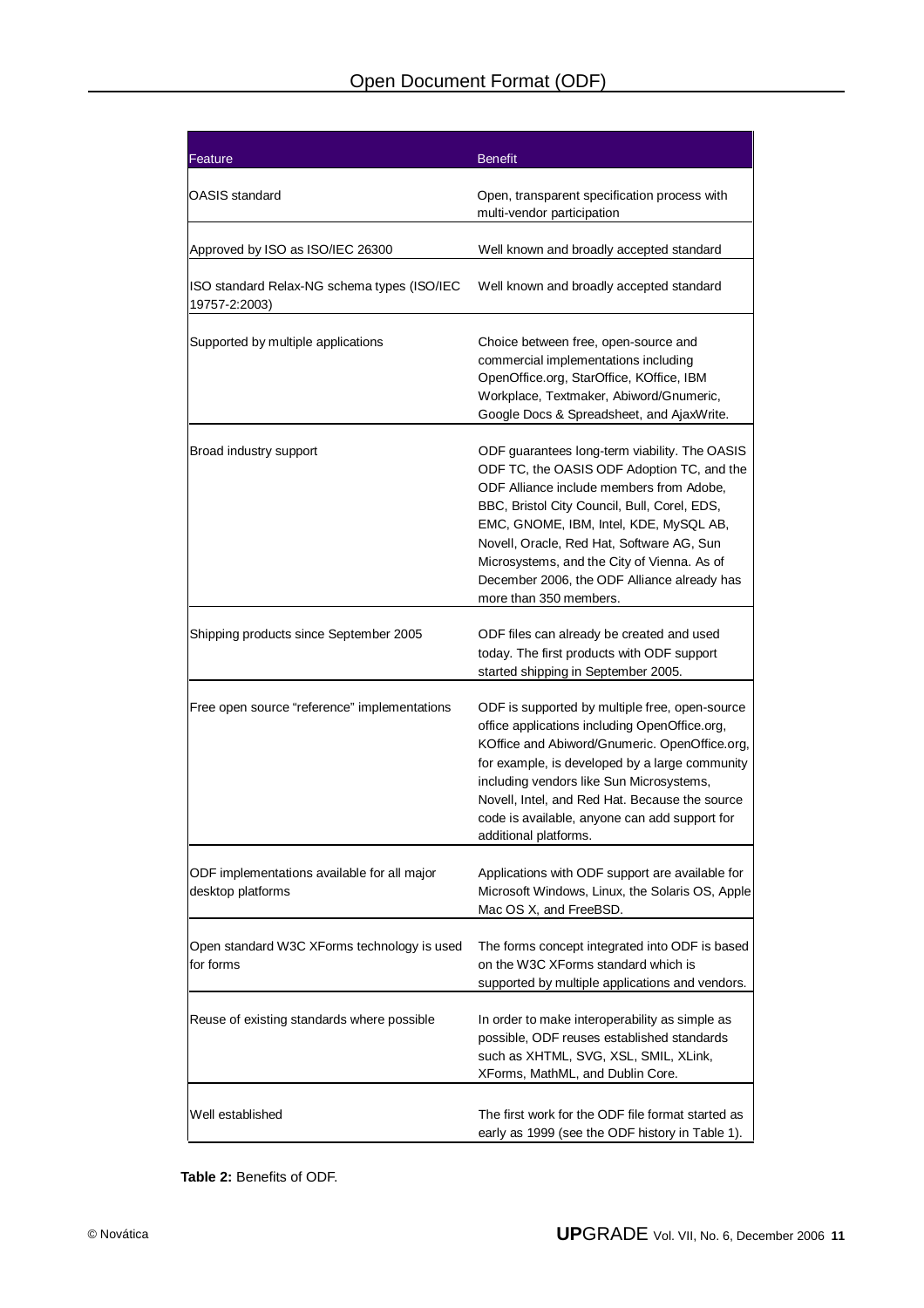document format. This is possible because open standards are developed and specified with the help and contributions of multiple stakeholders in an open community. The openstandards process plays an important role. As standards are defined and evolve, developers increasingly recognize the opportunity for new marketplaces for these tools and run times. With this revolution in the open-document standards domain, industry leaders will pave the way for content-based collaboration across different types of users, editors and devices. This is the same phenomenon that accelerated the development of the Internet and its subsequent adoption in commerce and daily life.

#### **5.3 Implications for Enterprise Document and Content Management Systems**

Today's enterprise document and content management solutions manage large repositories of all types of information documents, images and multimedia. Banking and insurance companies depend on these systems for missioncritical business processes such as claims processing and credit approval. Business information does not always appear in machine-readable structured forms; often, it exists as semistructured templates, such as claim documents and loan documents. Document information must be indexed to be efficiently searched. Indexing technology typically depends on the degree of metadata associated with the document, since search engines are challenged to crawl and retrieve meaningful information when the internals of a document or image are stored in opaque, binary data form.

With the advent and anticipated wide-scale adoption of ODF, and the view of the future where document data will be stored in XML format , these systems will be much more effective in terms of their ability to programmatically index, query, search, retrieve and assemble through transformation operations into new compound documents. These new techniques and methods open up new horizons for developing business solutions distinctly set apart from yesterday's office application suite model.

More significantly, they create the opportunity for the development of new software that will programmatically converge many different data sources into a new document, further automating business processes and creating new efficiencies.

An open-standards format is critical because it enables the creation of relational or XQuery-type operators on a document; it also guarantees the document's semantics. For example, in an insurance scenario you could select all claim documents where the claim was about US\$20,000 — or, join a set of auto claims and home claims documents to create a document with claim amount, claim type and customer name; then assemble the new compound document on the fly.

In fact, document management systems can provide mini-search/relationship mining engines and can suggest new links between projects or assets within the organization, and contribute to the overall efficiency of the enterprise.

#### **6 The Future of the OpenDocument Standard**

It's important to note that ODF is currently in its firstversion form. As a *de jure* open standard, ongoing stewardship and development of the ODF specification continues at OASIS with many vendors and individuals from diverse organizations participating and providing leadership. Significant new work in three subcommittees concluded before the end of 2006 and moved through the open standards ballot and submission processes resulting in an update to the ISO/IEC 26300:2006 in the second half of 2007.

Accessibility, formula and metadata extensions will update the ODF specification and continue to support ongoing creative innovation. Therefore, we are just seeing the first entry of the specification with much more to look forward to in the near future. An open standard, with multivendor stewardship in a *bona fide* open standards consortia ensures the technology will evolve and continue to provide value for years to come.

#### **6.1 Twenty Things you Can Do with the OpenDocument Format**

Robert Weir, a member of the OASIS ODF Technical Committee enumerated a variety of usage patterns for ODF, demonstrating that it has wide applicability beyond the traditional heavy-weight office-like editors. We include it here to stimulate your imagination and continued curiosity.

1. Interactive creation in a heavy-weight client application. This is the traditional mode of operation in KOffice, OpenOffice.org, etc.

2. Interactive creation in a light-weight web-based application. We are starting to see this in Google Docs Spreadsheets. 3. Collaborative (multi-author) editing. This includes the traditional "comment and merge" style of collaboration as well as real-time, multi-user editing where multiple authors edit the same document at the same time.

4. Automatic creation of document in response to a database query. This is the report generation model of use. Data source could be a web service rather than a database.

5. Indexing/scanning of document for search engine.

6. Scanning by anti-virus software.

7. Other types of scanning, perhaps for regulatory compliance, legal or forensic purposes.

8. Validation of document, to specifications, house style guidelines, accessibility best practices, etc. This goes beyond RELAX NG validation, beyond Schematron, into content validation that is beyond XML structure.

9. Read-only display of document on machine without the full editor, for example a lightweight viewer as a browser plugin or extension.

10. Conversion of document from one editable format to another, i.e., convert ODF to OOXML.

11. Conversion of document into a presentation format, such as PDF, PS, print or fax.

12. Rendering of a document via other modes such as sound or video (speech synthesis).

13. Reduction/simplification of document to render on a sub-desktop device such as cell phone or PDA.